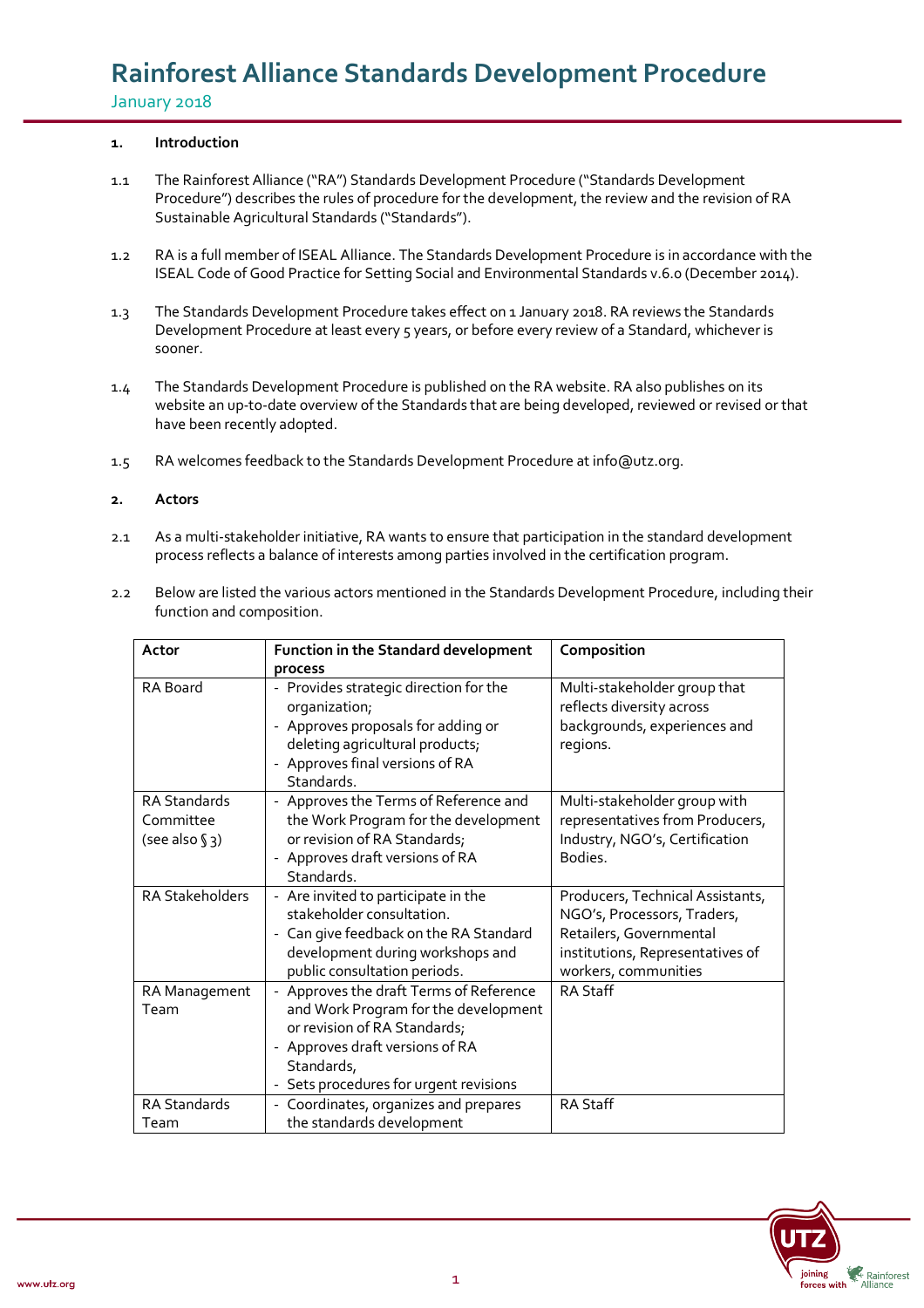January 2018

| RA Technical<br>experts             | - Drafts the Standard and ToR<br>- Coordinates the SC meetings<br>- Analyze and consolidates inputs from<br>stakeholders<br>- Coordinate field trials<br>- Provide technical quidance and<br>content, e.g. on social topics, climate | <b>RA Staff</b>                                               |
|-------------------------------------|--------------------------------------------------------------------------------------------------------------------------------------------------------------------------------------------------------------------------------------|---------------------------------------------------------------|
| Technical                           | change etc<br>- Can be established to give technical                                                                                                                                                                                 | Multi-stakeholder group of                                    |
| <b>Working Groups</b><br>(optional) | advice or support, as a sounding board                                                                                                                                                                                               | external experts, composition<br>depending on specific needs. |

### **3. RA Standards Committee**

- 3.1 The RA Standards Committee ("Standards Committee") is responsible for discussing, weighing and deciding on the feedback received during the multi stakeholder consultations, and for approving draft versions of Standards. The Standards Committee may also advice on standards related documents, and on related strategic topics.
- 3.2 The Standards Committee consists of a minimum of 10 up to a maximum of 15 individuals (excluding non-voting ex officio member(s) with recognized expertise in standards and certification, important aspects of the RA program or specific expertise of one or more of the RA products.
- 3.3 Members of the Standards Committee are appointed by the RA Board ("Board") on proposal of the RA Management Team ("Management Team").
- 3.4 The composition of the Standards Committee represents the various stakeholders involved in the different RA programs (i.e. coffee, tea, cocoa, rooibos, bananas, hazelnuts etc). In order to ensure a balanced representation, the members of the Standards Committee are grouped into the following categories. The number of representatives for each category is binding.

| Category<br>number and<br>name                   | Number of representatives | <b>Comments</b>                                                                                                                                                                                                                 |
|--------------------------------------------------|---------------------------|---------------------------------------------------------------------------------------------------------------------------------------------------------------------------------------------------------------------------------|
| 1. Producer<br>representatives                   | Minimum of 2              | If not a producer him- or herself<br>then professionally, closely linked<br>to an organization working with<br>producers. The interests of both<br>producer group members<br>(smallholders) and estates must<br>be represented. |
| 2. Industry<br>representative                    | Minimum of 2              | Working for a manufacturer,<br>processor, trader, retailer, etc.                                                                                                                                                                |
| 3. NGO<br>representative or<br>individual expert | Minimum of 2              |                                                                                                                                                                                                                                 |
| 4. Certification<br>Body<br>representative       | Minimum of 1              |                                                                                                                                                                                                                                 |
| 5. RA staff                                      | Maximum of 2              | Non-voting ex officio member(s)                                                                                                                                                                                                 |

3.5 Additional to the above-mentioned categories, the following rules apply for the composition of the Standards Committee:

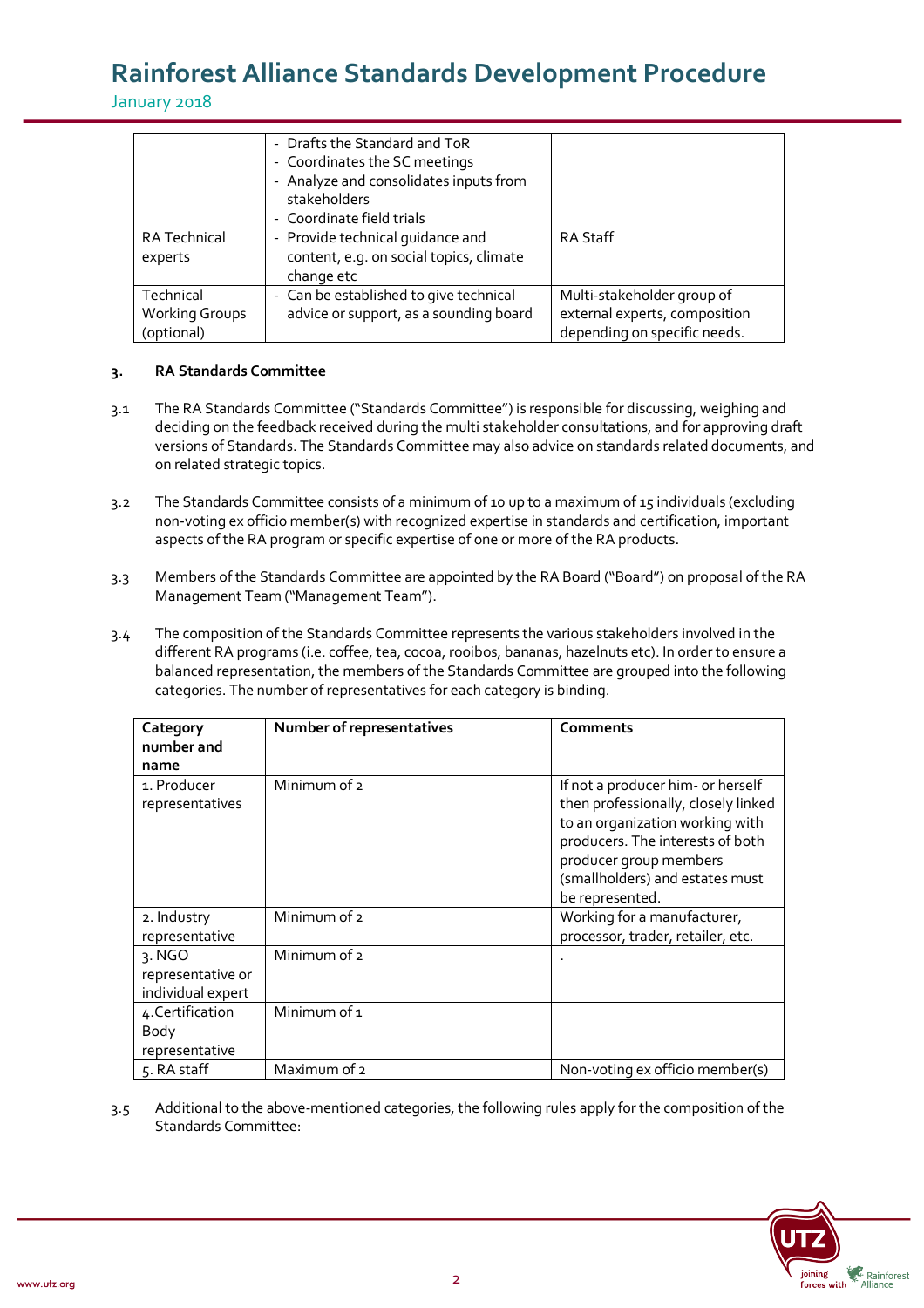- At least 50% of the representatives have to come from RA origin (production) countries
- The composition of the Standards Committee strives to represent a broad range of products RA has a certification program for.
- 3.6 The members of the Standard Committee are appointed for a term of two years. The maximum number of terms a member of the Standard Committee can serve is three. Hence, maximum duration is six years. The possibility to serve for several terms allows for greater continuity and consistency in the Standards Committee's performance.
- 3.7 Standards Committee members make the following commitments and/or meets the following requirements:
	- Willingness to know RA and the environment in which the organization operates;
	- Ability to dedicate an appropriate amount of time to the Standards Committee;
	- Attendance to Standards Committee meetings (both physical and web-based) and adequate preparation for meetings and discussions;
	- Ability to listen to other points of view and go beyond individual and organizational perspectives in order to reach broad consensus on what is the best interest of the RA programs.
	- The Standards Committee member's organisation/ company supports RA's mission and implementation strategy;
	- Disclose participation in other activities that could cause potential conflict of interest.
- 3.8 The Standards Committee and RA may agree to discontinue a member's participation if any of these commitments/ requirements are not met.
- 3.9 The Standards Committee is informed by the Management Team about ongoing standards developments and revisions as well as specific topics linked to them.
- 3.10 The Standards Committee meets twice per calendar year one meeting is a physical meeting and one meeting is usually web-based (web conference). If needed, the Standards Committee can request additional meetings. The request can be approved by the Management Team, based on resources and time available.
- 3.11 The Standards Committee takes decisions where possible by consensus, that is, in the absence of sustained opposition, but it does not require unanimity; where a consensus is not possible, decisions are taken by majority vote with any dissenting views noted if wished. If there is a tie vote, there is no majority, and the decision cannot be taken.
- 3.12 A quorum shall exist at any meeting of the Standards Committee if half plus one of the Standards Committee members are present in person or by proxy, and if there is not one stakeholder category that could reach a majority of the votes by itself. Proxies may be given by any Standards Committee member to any other Standards Committee member present at the meeting.
- 3.13 Standards Committee members agree to keep confidential and not to share with third parties any information they receive in their role as Standards Committee member that is reasonably to be understood as confidential, unless the disclosing Party has given its written consent. Information is not confidential if:
	- a) it was known to the receiving Party prior to disclosure,
	- b) it is or becomes publicly available through no fault of the receiving Party or
	- c) it is rightfully received from a third party without a duty of confidentiality.
- 3.14 Draft minutes of all meetings of the Standards Committee will be prepared within one month and distributed to all members for comments. Minutes will be finalized and approved by email.

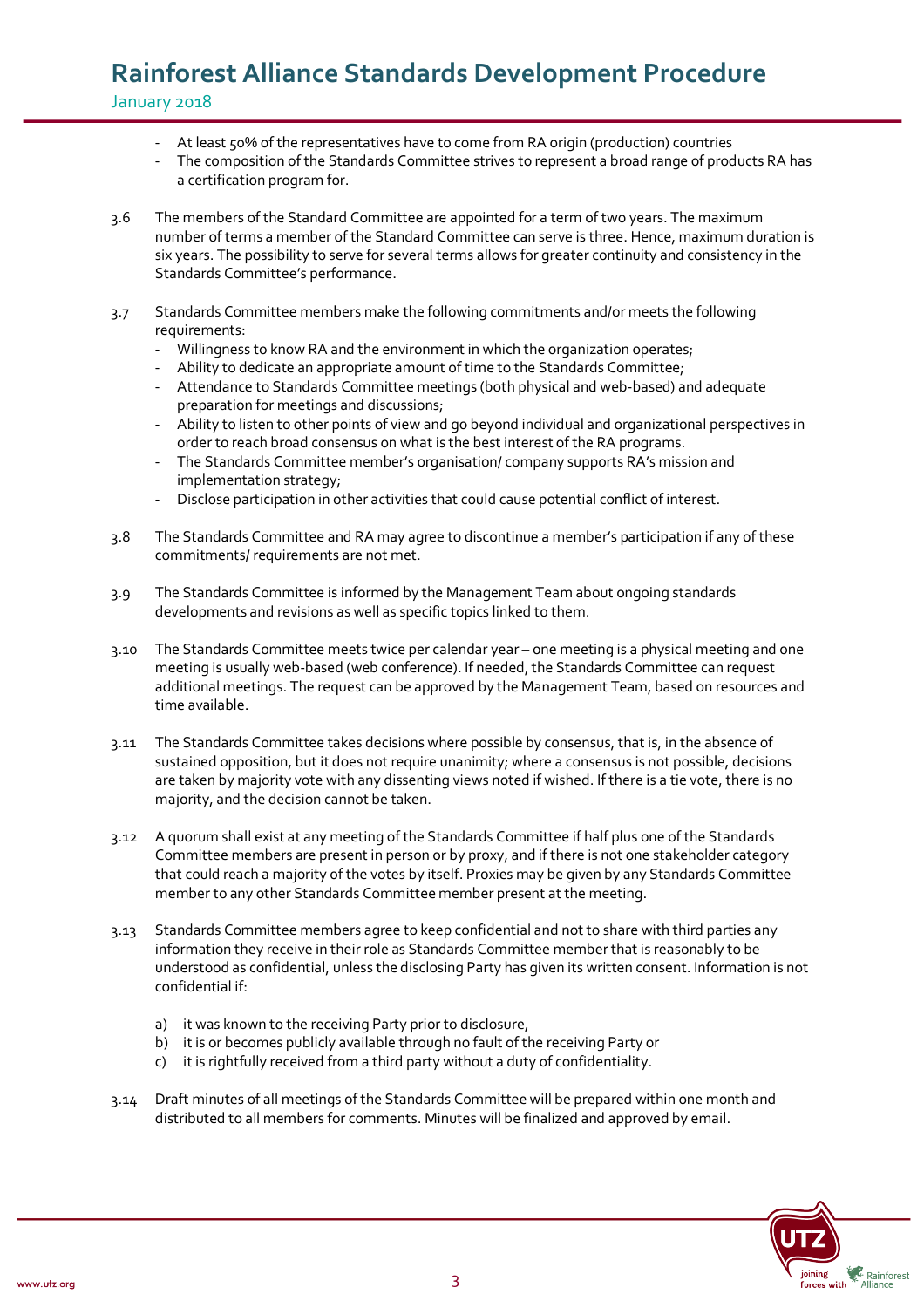- 3.15 Being a member of the Standards Committee is a voluntary, non-paid position. However, RA will pay for the expenses occurred for attending the physical meeting, based on the cheapest direct economy class flight and appropriate accommodation. Expense requests need to be handed in to RA within one month after the meeting, using the RA expense sheet with original receipts attached. For each meeting, a dedicated RA staff member will be made available for organizing the logistics and travel arrangements associated with the meeting, e.g. flights, visa, hotel, et cetera. Members may organize their own travel arrangements, or make use of the services provided by RA.
- 3.16 One or two RA staff member(s) can be appointed as ex-officio non-voting member on the Standards Committee, with a task, among others, to:
	- Ensure that decisions are viable for implementation by the certification program operations (i.e. possible to align with traceability or assurance systems) and in accordance with Standard setting protocols;
	- Establish the agenda of the Standards Committee meetings in consultation with the Management Team and the members of the Standards Committee;
	- Facilitate the Standards Committee meetings;
	- Represent the Standards Committee towards the Management Team.

### **4. Development**

### *Proposal*

- 4.1 Based on signals or requests from stakeholders, the Management Team may decide to explore possibilities for the development of a new Standard, which includes adding a new agricultural product to a Standard.
- 4.2 The Management Team appoints a responsible person or team among the RA staff to conduct a demand assessment. The demand assessment includes:
	- overall goal of the Standard;
	- analysis of who needs and will use the Standard;
	- description of how the demand can be met;
	- problem and risk analysis (including financial risks);
	- assessment of the extent to which existing standards fully or partially meet the same goals.
- 4.3 If the demand assessment shows a demand and plausible way in which the Standard can reach its general goal and contribute to the mission, the Management Team submits a proposal for the development of a new Standard to the Board.
- 4.4 Upon approval of the Board, a Standards Team will be formed. The composition and size of the Standards Team will depend on the scope and size of the Standard to be developed.

### *Preparation*

- 4.5 The Standards Team prepares a Time Plan for the preparation and development of the Standard, including the intermediate goals and timelines.
- 4.6 The Standards Team collects information about sustainability and production issues related to the Standard:
	- most important research documents from respected NGOs active in the sector;
	- academic and technical literature;
	- relevant websites of industry bodies, roundtables and public-private-partnerships;
	- media coverage;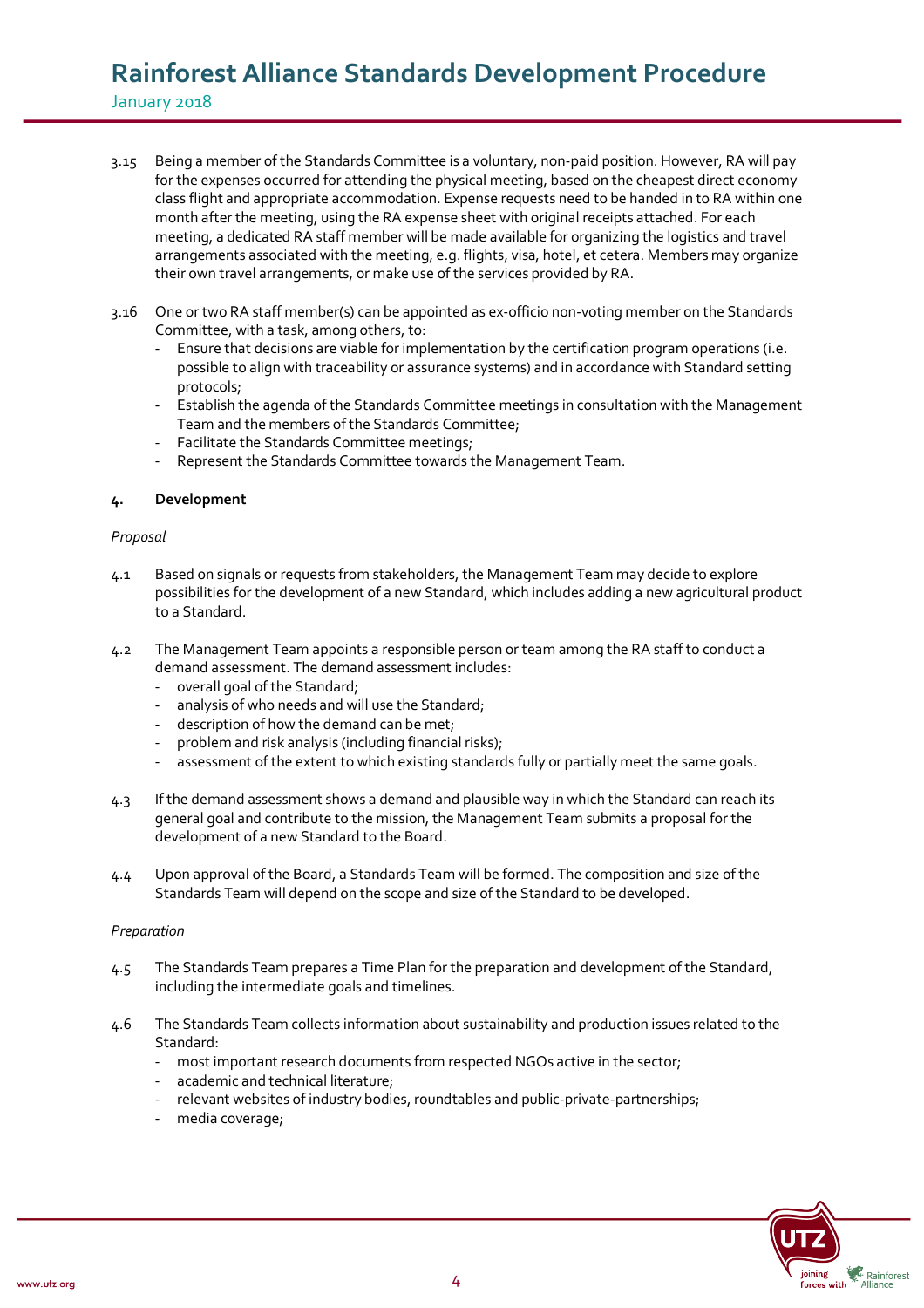- other relevant sources of information.
- 4.7 The Standards Team conducts a stakeholder mapping to identify interested sectors, key issues for those sectors, and key players within those sectors.
- 4.8 The Standards Team consults and/or informs relevant stakeholders about the plan to develop a Standard (such as research institutes, local commodity boards, local NGOs, other international voluntary standard initiatives working in the same commodity, industry experts and other authorities on the subject).
- 4.9 The Standards Team performs a crosscheck with existing Standards to define possible synergies and differences. The Standards Team may conduct field visit(s) to major production countries to discuss with local and international stakeholders.
- 4.10 Optionally, a Technical Working Group (TWG) is set up, comprised of external people, to function as a sounding board. Based on the results of the stakeholder mapping, possible members for the TWG are asked to participate. The members of the TWG are technical experts on a specific aspect of production of the crop and form part of the stakeholders defined in the stakeholder mapping as indispensable for the standard development process, i.e. representing important NGOs with different core objectives (i.e. social, environmental, good agriculture, development support) and representatives from all parts of the sector's commodity chain (producers, retailers, processors, traders). The Technical Working Group may establish subgroups that work more intensively with specific aspects (such as social and environmental aspects) of the Standard.
- 4.11 The Standards Team prepares the Terms of Reference for the Standard. The Terms of Reference include the following elements:
	- the proposed scope of the Standard and the intended geographic application;
	- a justification of the need for the Standard, including:
		- o an assessment of the most important sustainability issues falling within the scope of the Standard;
		- o an explanation of whether the proposed Standard will meet an expressed need;
		- $\circ$  and documentation of other standards operating, or in development, that meet all or part of the expressed need;
	- clear social, environmental and economic outcomes that the Standard seeks to achieve and how those are linked to the organization's intended change; and
	- an assessment of risks in implementing the Standard and how to mitigate these, including: identification of factors that could have a negative impact on the ability of the Standard to achieve its outcomes; unintended consequences that could arise from its implementation; and possible corrective actions that could be taken to address these potential risks.
- 4.12 The Terms of Reference are submitted for approval first to the Management Team and then to the Standards Committee.
- 4.13 Upon approval by the Management Team and the Standards Committee, The Terms of Reference and the Time Plan are published on the RA website.

### *Development*

4.14 The Standards Team develops a Standard Version 0.1 based on the Terms of Reference, RA Technical expert's input, the findings of the research, and any other relevant source of information, such as local expertise or advice of a TWG.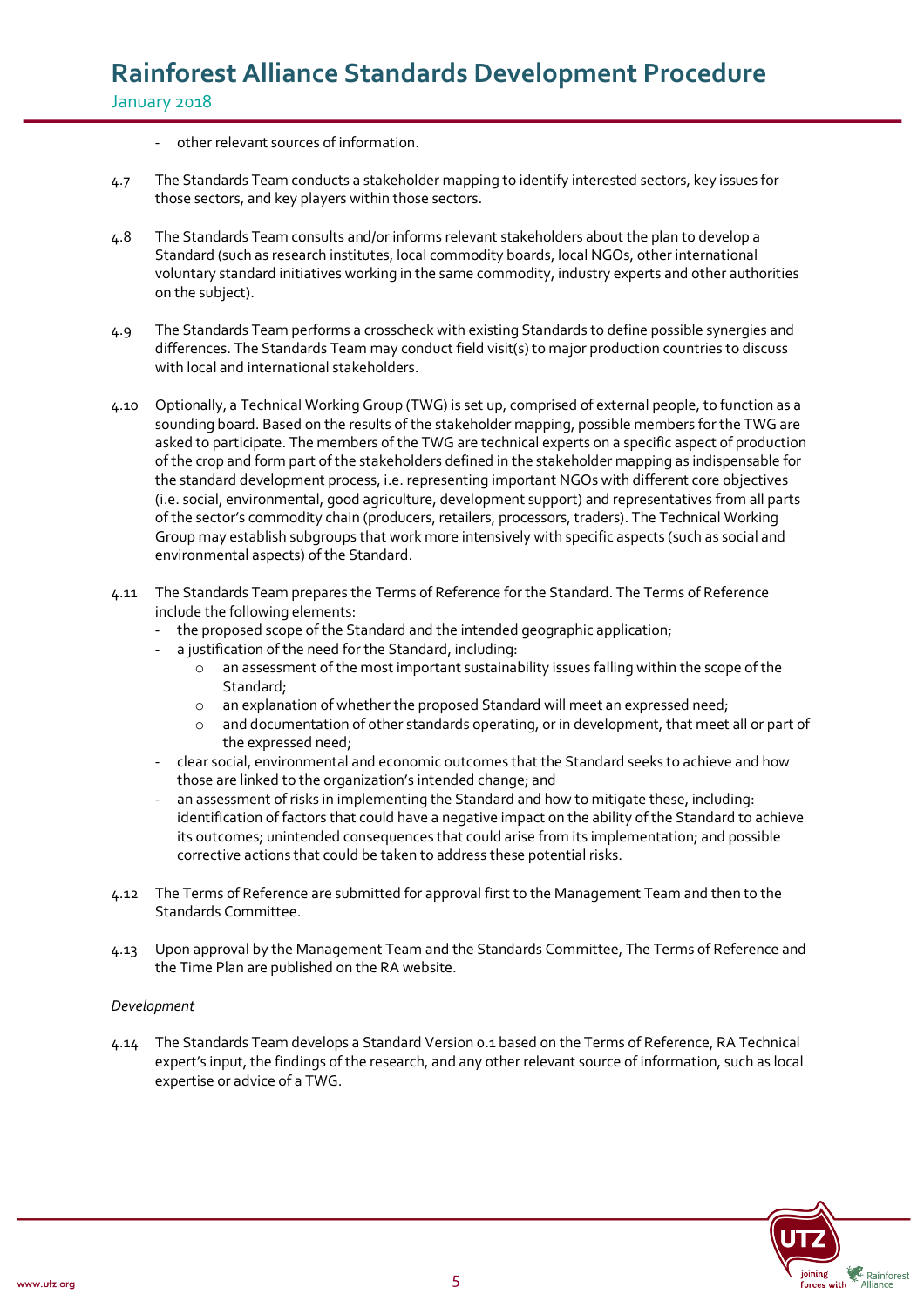- 4.15 The Standard Version 0.1 is submitted for approval first to the Management Team and then to the Standards Committee.
- 4.16 Upon approval by the Management Team and the Standards Committee, the Standards Team publishes the Standard Version 0.1 on the RA website for the first round of public consultation which lasts 60 days from the date of publication. The public consultation is announced in the RA newsletter and other relevant internal and external communication channels.
- 4.17 Stakeholders are provided with appropriate and balanced opportunities to contribute to the development of the new Standard. There is an online feedback tool on the RA website. The Standards Team may organize in-person meetings or workshops. The Standards Team will identify stakeholders that are not adequately represented, and actively seek their contribution.
- 4.18 Based on the comments received, RA Technical expert's input and if necessary after conducting additional research (e.g. a field pilot) or seeking technical advice (e.g. from the TWG), the Standards Team prepares a Standard Version 0.2.
- 4.19 The Standard Version 0.2 is submitted for approval first to the Management Team and then to the Standards Committee.
- 4.20 Upon approval by the Management Team and the Standards Committee, the Standards Team publishes the Standard Version 0.2 on the RA website for the second round of public consultation which lasts 30 days from the date of publication. The public consultation is announced in the RA newsletter and other relevant internal and external communication channels.
- 4.21 Together with the publication of the Standard Version 0.2, the Standards Team publishes on the RA website a summary of the comments received during the first round of public consultation, the way they have been addressed and the main changes. Original anonymized comments are available upon request.
- 4.22 Stakeholders are provided with appropriate and balanced opportunities to contribute to the development of the new RA Standard. There is an online feedback tool on the RA website. The RA Standards Team may organize in-person meetings or workshops. The RA Standards Team will identify stakeholders that are not adequately represented, and actively seek their contribution.
- 4.23 Based on the comments received, RA Technical expert's input and if necessary after conducting additional research (e.g. a field pilot) or seeking technical advice (e.g. from the TWG), the Standards Team prepares a Standard Version 0.3.
- 4.24 The Standard Version 0.3 is submitted for approval first to the Management Team and then to the Standards Committee.
- 4.25 Where substantive, unresolved issues persist after the consultation rounds, or where insufficient feedback was received, the Standards Committee may request to organize an additional round of public consultation of 30 days (or longer if deemed necessary by the Standards Committee).
- 4.26 Upon approval by the Management Team and the Standards Committee, the Standard is submitted for approval to the Board, who bases its decision on an overall assessment of adherence to the Standards Development Procedure and overall alignment with the RA strategy.
- 4.27 Upon approval by the Board, the Standards Team publishes on the RA website the new Standard and a summary of the comments received during the second (and consecutive) round(s) of public

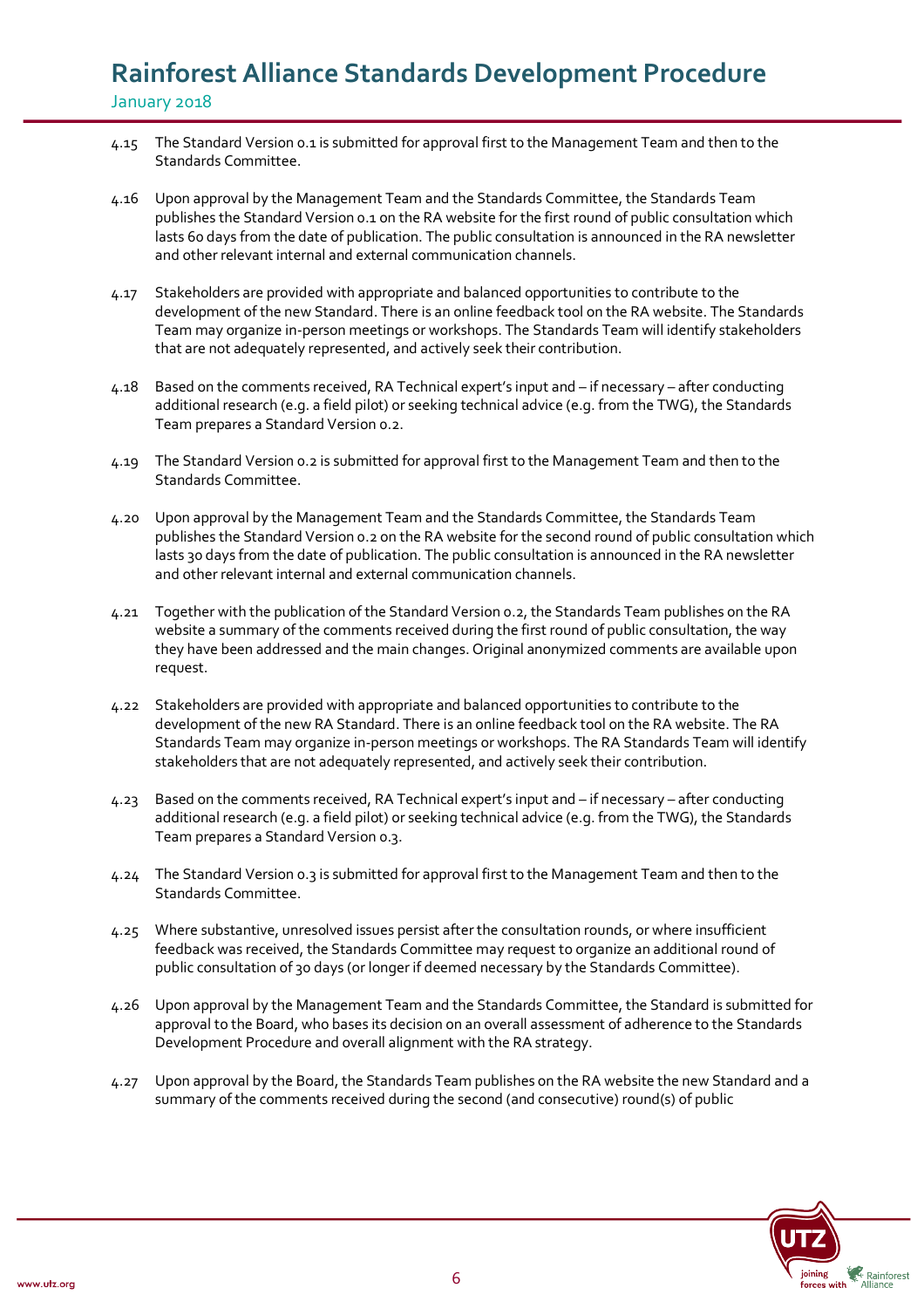consultation, the way they have been addressed and the main changes. Original anonymized comments are available upon request.

### **5. Review and Revision**

### *Proposal*

- 5.1 RA reviews the Standards at least every 5 years for continuous relevance and for effectiveness in meeting its stated objectives.
- 5.2 The Management Team appoints a responsible person or team to conduct the review. The review takes into account, among others:
	- information gathered from stakeholder input;
	- auditing results;
	- organizational monitoring and evaluation; new knowledge or practices.
- 5.3 The review results in a proposal to do a full revision, a partial revision or no revision. The Management Team needs to approve the proposal.
- 5.4 Upon the approval to (partially) revise a Standard, a Standards Team will be formed. The composition and size of the Standards Team will depend on the scope and size of the Standard to be developed.

#### *Preparation*

- 5.5 The Standards Team prepares a Time Plan for the revision of the Standard, including the intermediate goals and timelines.
- 5.6 The Standards Team collects information about sustainability and production issues from:
	- most important research documents from respected NGOs active in the sector;
	- academic and technical literature;
	- relevant websites of industry bodies, roundtables and public-private-partnerships;
	- media coverage;
	- other relevant sources of information.
- 5.7 The Standards Team updates the stakeholder mapping to identify interested sectors, key issues for those sectors, and key players within those sectors.
- 5.8 The Standards Team consults and/or informs relevant stakeholders about the plan for a revision (such as research institutes, local commodity boards, local NGOs, other international voluntary standard initiatives working in the same commodity, industry experts and other authorities on the subject).
- 5.9 The Standards Team prepares an update of the Terms of Reference for the Standard. The Terms of Reference include the following elements:
	- the proposed scope of the Standard;
	- a justification of the need for the revision of the Standard, including:
		- an assessment of the most important sustainability issues falling within the scope of the Standard;
		- o an explanation of whether the proposed Standard will meet an expressed need;
		- o and documentation of other standards operating, or in development, that meet all or part of the expressed need;
	- an assessment of the most important sustainability issues falling within the scope of the Standard, and documentation of other standards operating, or in development, that meet all or part of the expressed need;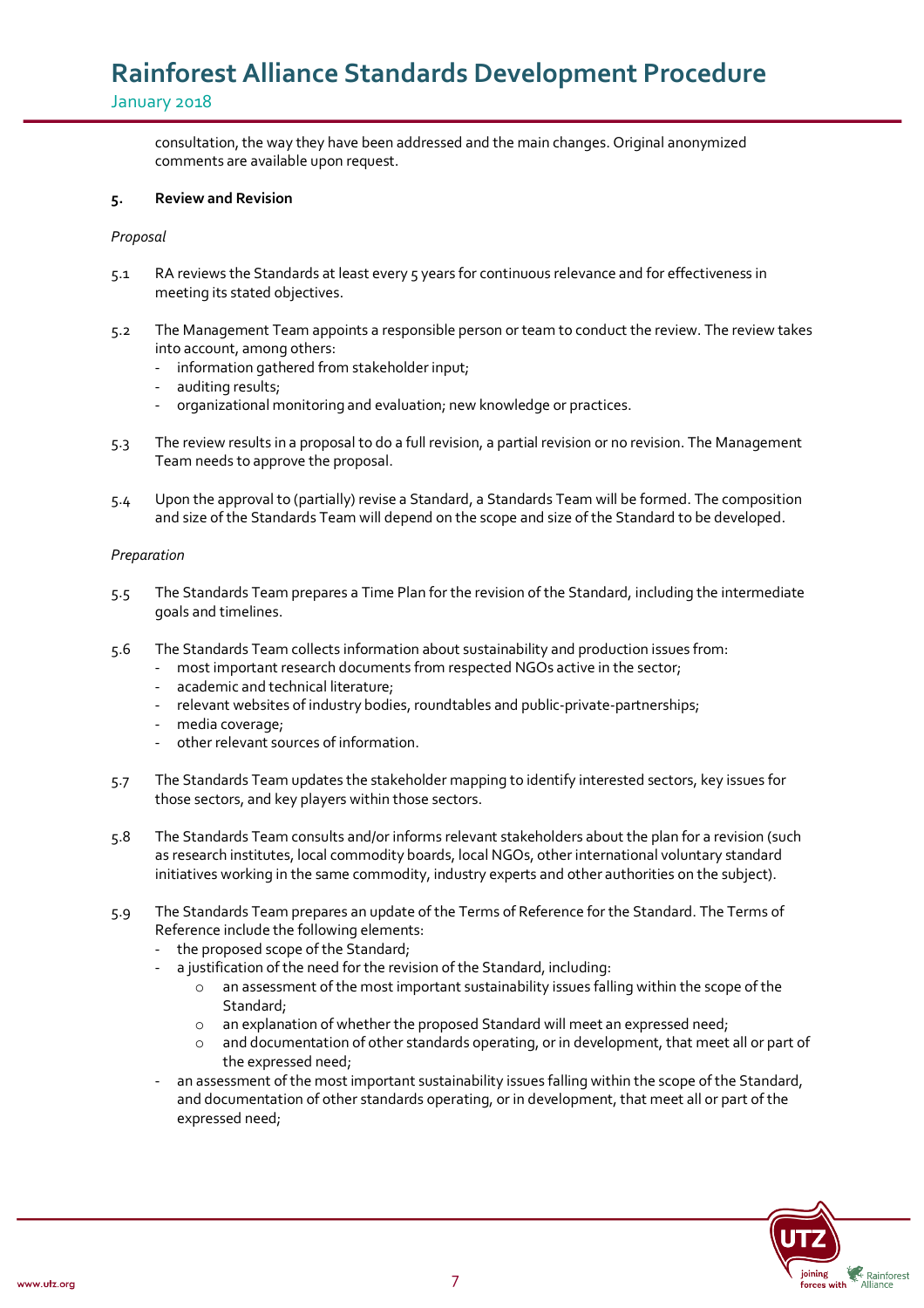- clear social, environmental and economic outcomes that the Standard seeks to achieve and how those are linked to the organization's intended change;
- an assessment of risks in implementing the Standard and how to mitigate these, including: identification of factors that could have a negative impact on the ability of the Standard to achieve its outcomes, unintended consequences that could arise from its implementation, and possible corrective actions that could be taken to address these potential risks.
- 5.10 The Terms of Reference are submitted for approval first to the Management Team and then to the Standards Committee.
- 5.11 Upon approval by the Management Team and the Standards Committee, The Terms of Reference and the Time Plan are published on the RA website.

### *Revision*

- 5.12 The Standards Team develops a Standard Version X.1 based on the review, the Terms of Reference, RA Technical expert's input, the findings of the research, and any other relevant source of information, such as local expertise or advice of a TWG.
- 5.13 The Standard Version X.1 is submitted for approval first to the Management Team and then to the Standards Committee.
- 5.14 Upon approval by the Management Team and the Standards Committee, the Standards Team publishes the Standard Version X.1 on the RA website for the first round of public consultation which lasts 60 days from the date of publication. The public consultation is announced in the RA newsletter and other relevant internal and external communication channels.
- 5.15 If it concerns a partial revision of the Standard, there is a clear communication that the public consultation is limited to the identified part(s) of the Standard.
- 5.16 Stakeholders are provided with appropriate and balanced opportunities to contribute to the revision of the Standard. There is an online feedback tool on the RA website. The Standards Team may organize in-person meetings or workshops. The Standards Team will identify stakeholders that are not adequately represented, and actively seek their contribution.
- 5.17 Based on the comments received, RA Technical expert's input and if necessary after conducting additional research (e.g. a field pilot) or seeking technical advice (e.g. from the TWG), the Standards Team prepares a Standard Version X.2.
- 5.18 The Standard Version X.2 is submitted for approval first to the Management Team and then to the Standards Committee.
- 5.19 Where substantive, unresolved issues persist after the consultation round, or where insufficient feedback was received, the Standards Committee may request to organize an additional round of public consultation of 30 days (or longer if deemed necessary by the Standards Committee).
- 5.20 Upon approval by the Management Team and the Standards Committee, the Standard is submitted for approval to the Board who bases its decision on an overall assessment of adherence to the Standards Development Procedure and overall alignment with the RA strategy.
- 5.21 Upon approval by the Board, the Standards Team publishes on the RA website the revised Standard and a summary of the comments received during the first (and consecutive) round(s) of public